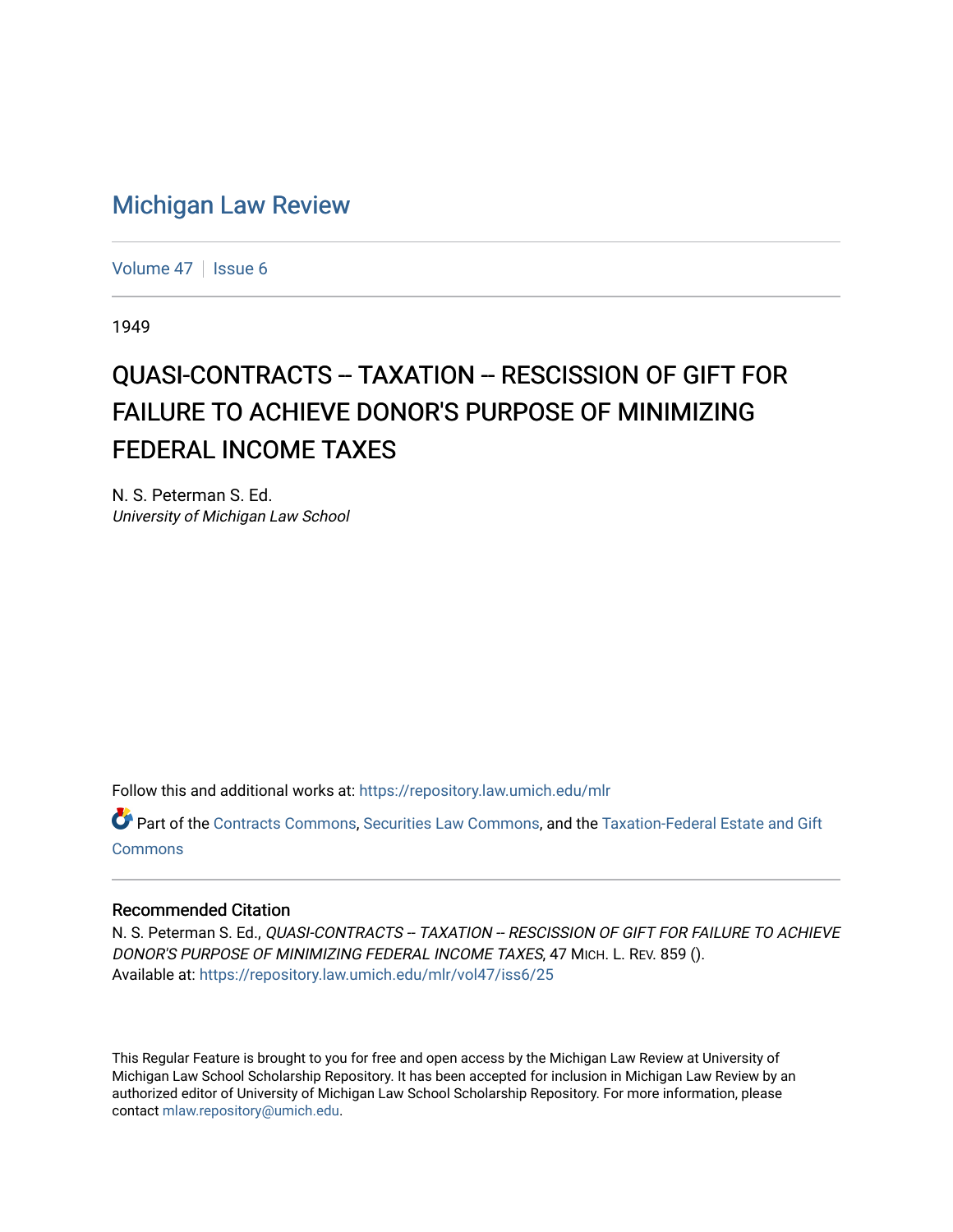QUASI-CONTRACTS - TAXATION- RESCISSION OF GIFT FOR FAIL URE TO ACHIEVE DONOR'S PURPOSE OF MINIMIZING FEDERAL INCOME TAXES-In 1937, plaintiff made a gift of stock in a closed corporation to his wife, the defendant. For two years defendant received cash dividends on the stock transferred to her and paid income taxes thereon. Late in 1938 the corporation was dissolved; the assets were distributed to the shareholders, and a partnership was formed. Defendant continued to report the income received by her from the partnership. In 1946, the Tax Court<sup>1</sup> sustained the contention of the commissioner of internal revenue that the entire income from this partnership was taxable to plaintiff under the doctrine of *Commissioner v. Tower.*2 Plaintiff sought rescission of his gift, claiming that the gratuitous transfer had been induced by a. mistaken assumption as. to tax consequences. The evidence showed that the prime purpose of the gift was to build up defendant's estate and that the intent to reduce income taxes was only an incidental motive. Relief was denied by the trial court. On appeal, *held,*  affirmed. Since the chief purpose in making the gift was not defeated, plaintiff

(2d) 60 (1948). A person who has created a family partnership which, though valid by state law, is heid ineffective for tax purposes finds himself in the difficult position of having to pay taxes on income which he has not received. Since rescission of a gift theoretically restores the *status quo ante,* this method of relief would seem to be the most advantageous to a taxpayer in this unfortunate situation.<sup>3</sup> The classic rule has been that such relief will be given for a mutual mistake of fact but not for a mistake of law.4 However, this distinction has been cut away by so many exceptions that it is not wholly accurate to say it still exists.<sup> $5$ </sup> Generally, courts are more willing to grant equitable relief for mistake if the transfer in question is a

was not entitled to equitable relief. *Lowry v. Kavanagh,* 322 Mich. 532, 34 N.W.

1 Lowry v. Comm., 3 T.C. 730 (1944), affd., Lowry v. Comm., (C.C.A. 6th, 1946) 154 F. (2d) 448.

2 327 **U.S.** 280, 66 S.Ct. 532 (1946). .

3 Mandell & Rubenroit, "Rescinding Trusts of Family Partnership Interests," 26 TAXEs 11, 13 (1948).

4 Bilbie v. Lumley, 2 East 469, 102 Eng. Rep. 448 (1802); REsTITUTION REsTATEMBNT 171-181 (1937); 5 WILLISTON, CoNTRAcrs, rev. ed., § 1582 (1937).

5 REsTITUTION REsTATEMENT, § 44 (1937); 5 WILLISTON, CoNTRAcrs, rev. ed., §§ 1581, 1582, 1584-1593 (1937); 75 A.L.R. 896 (1931).